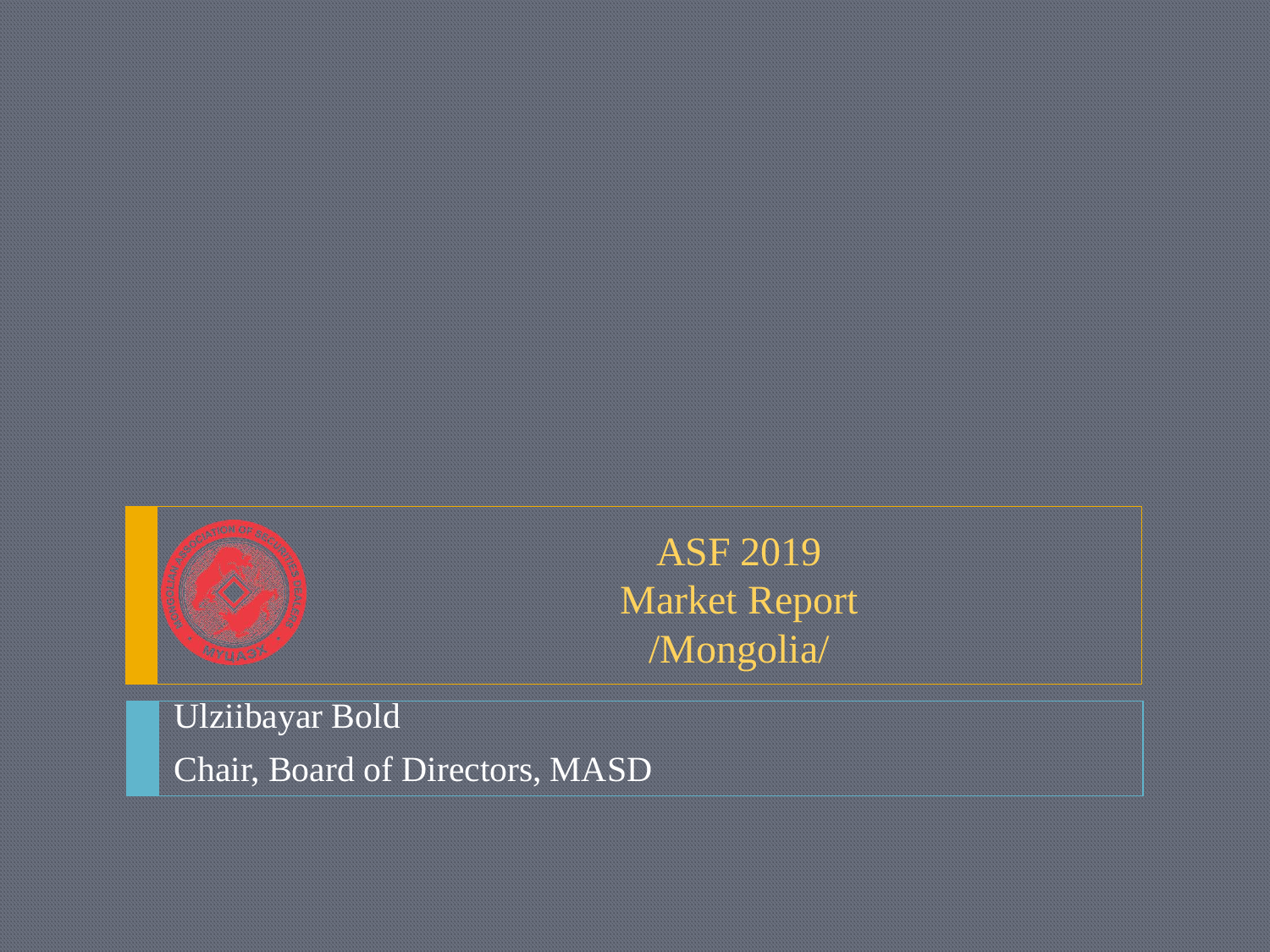

# **Economic performance of Mongolia**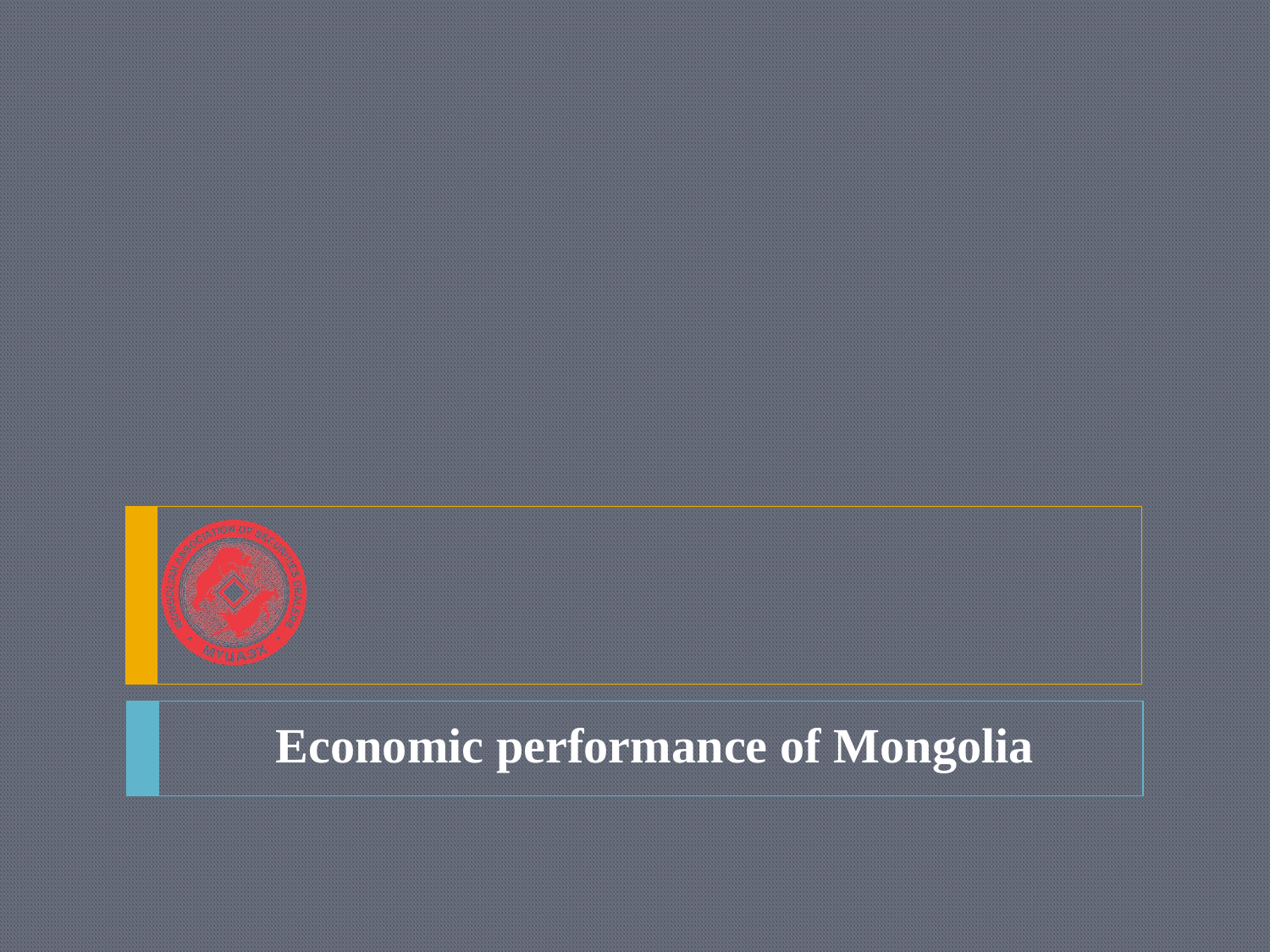

**Mongolia: Growth rate of real gross domestic product (GDP) from 2014 to 2019 (compared to the previous year)**



*Source: National Statistics Office of Mongolia*

19 avr.

New Visitor III Tunaning Issue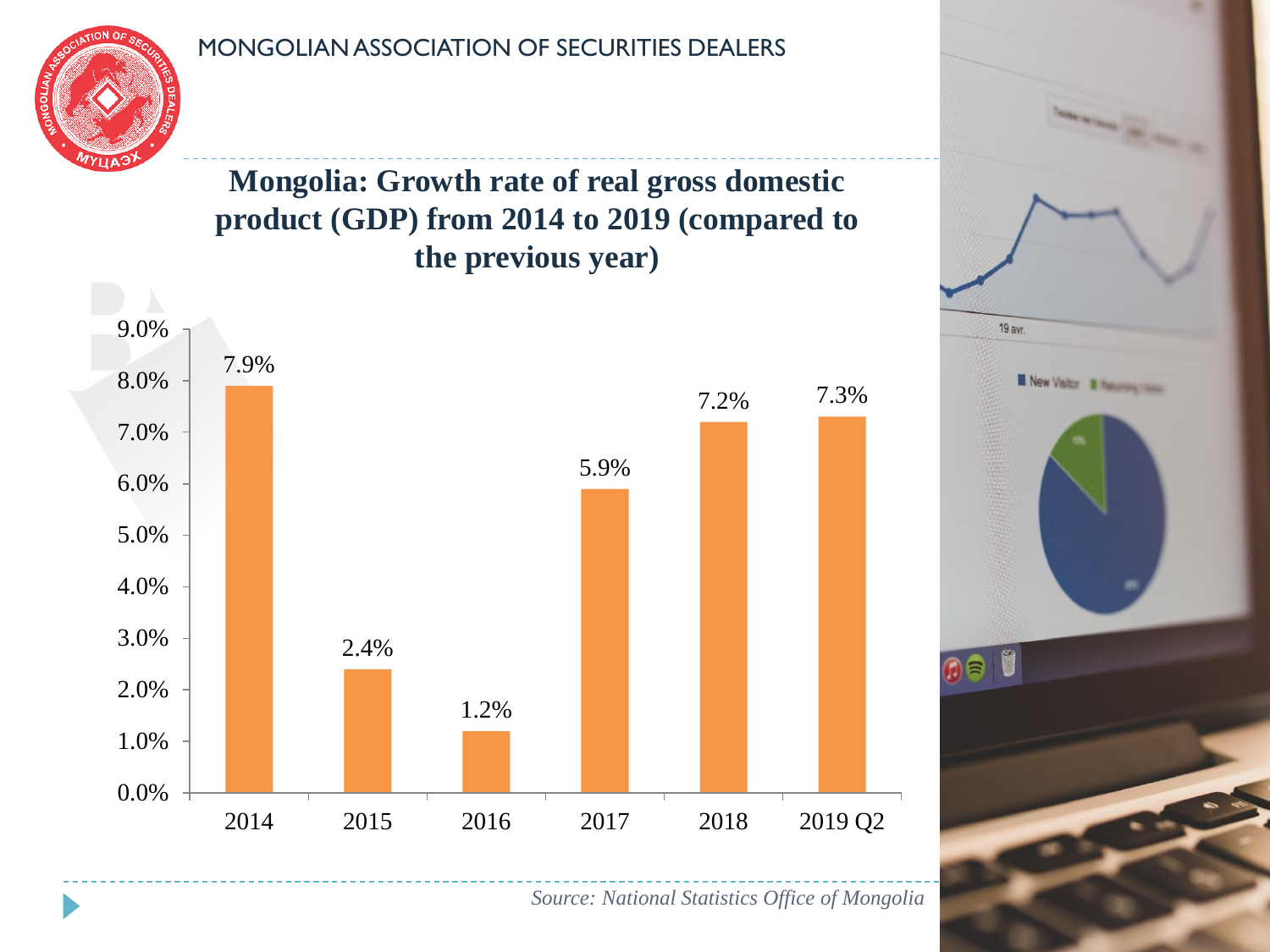

## **Total budget /in billions MNT/**



- Total equilibrated revenues and subsidies
- **Total equilibrated balance**

*Source: Ministry of Finance*

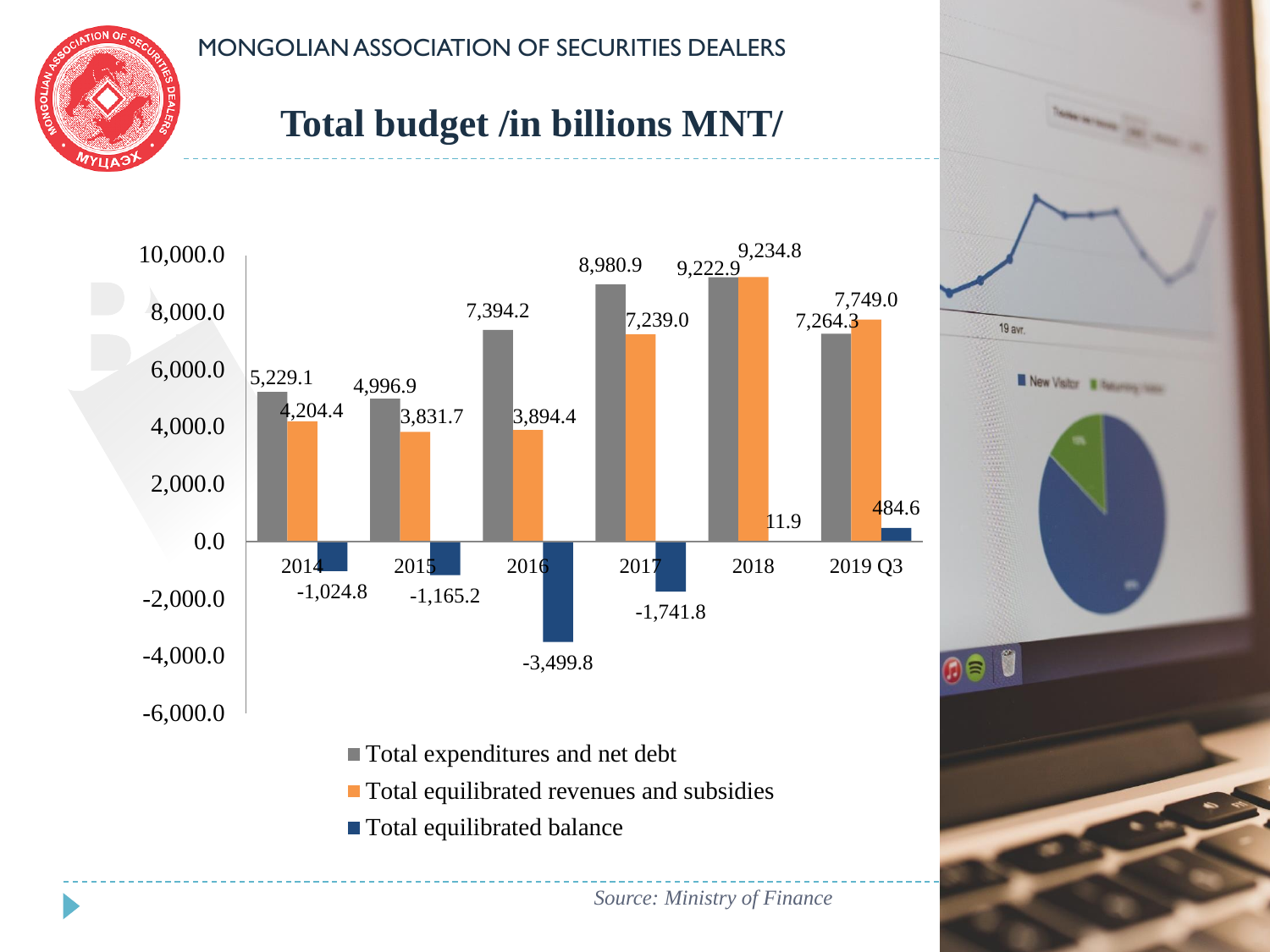

## **Foreign trade /in millions USD/**



Export Import Foreign trade balance  $\rightarrow$  Foreign trade turnover

*Source: Mongolian customs*

19 avr.

New Visitor III Summing them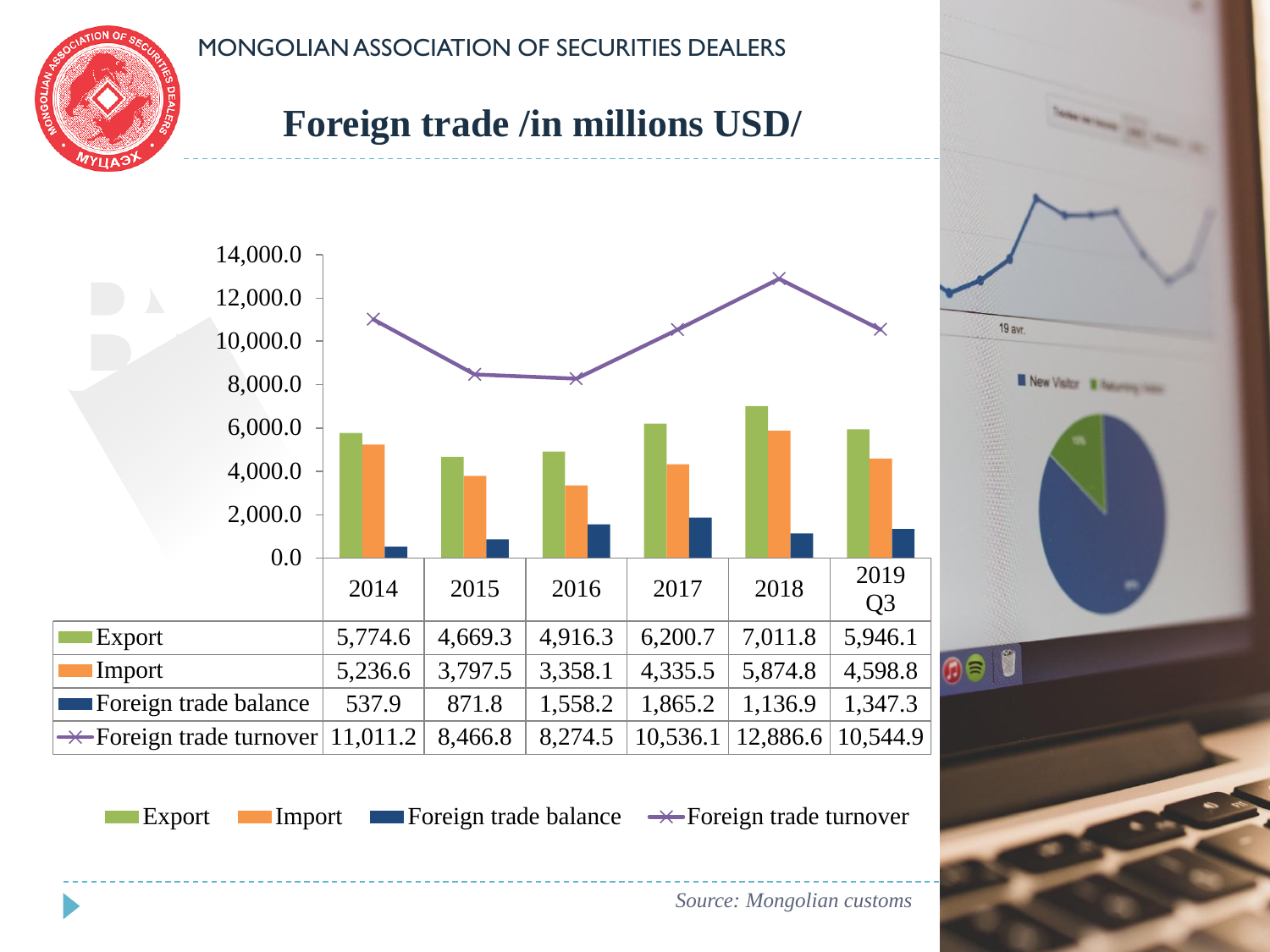

#### **MNT/USD Exchange rate**



**MNT/CNY Exchange rate**



19 avr. **New Visitor & Butterston, Inc. OB** 

*Source: Bank of Mongolia*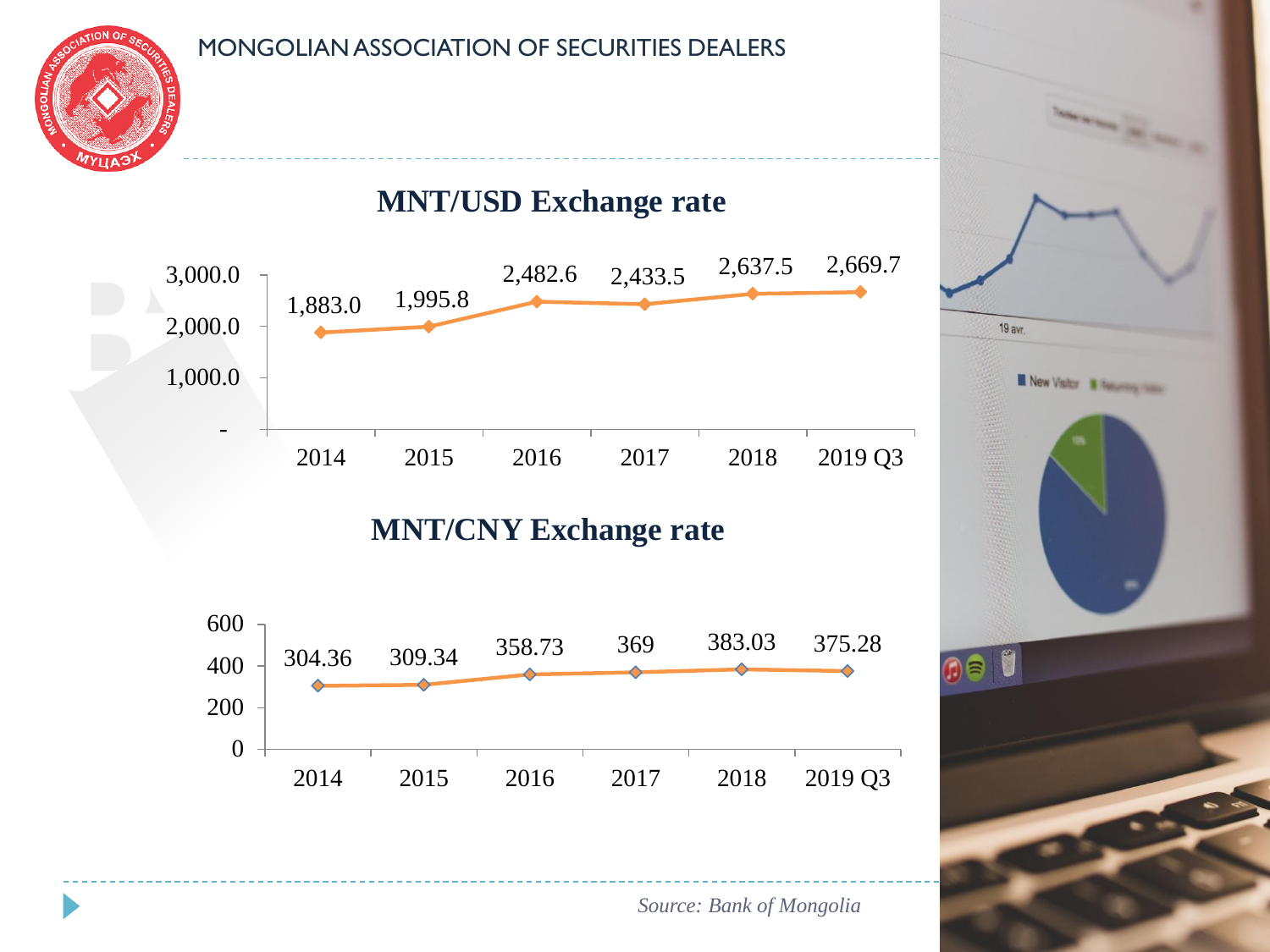

## **Inflation /in percent/**





*Source: National Statistics Office of Mongolia*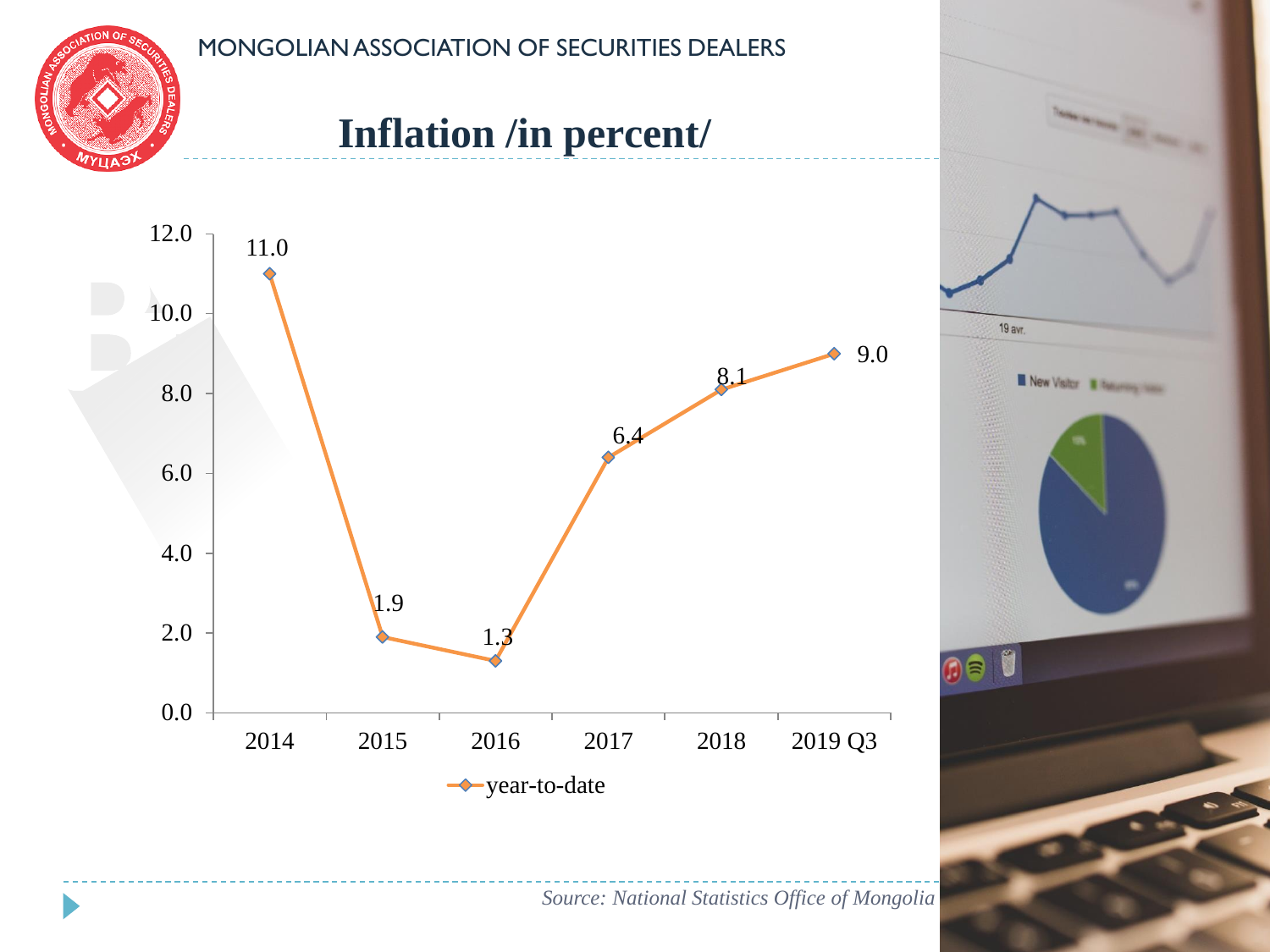

## **Monetary policy rate (in percent)**



*Source: Bank of Mongolia*

19 avr.

 $\bullet$ 

New Visitor III Summarison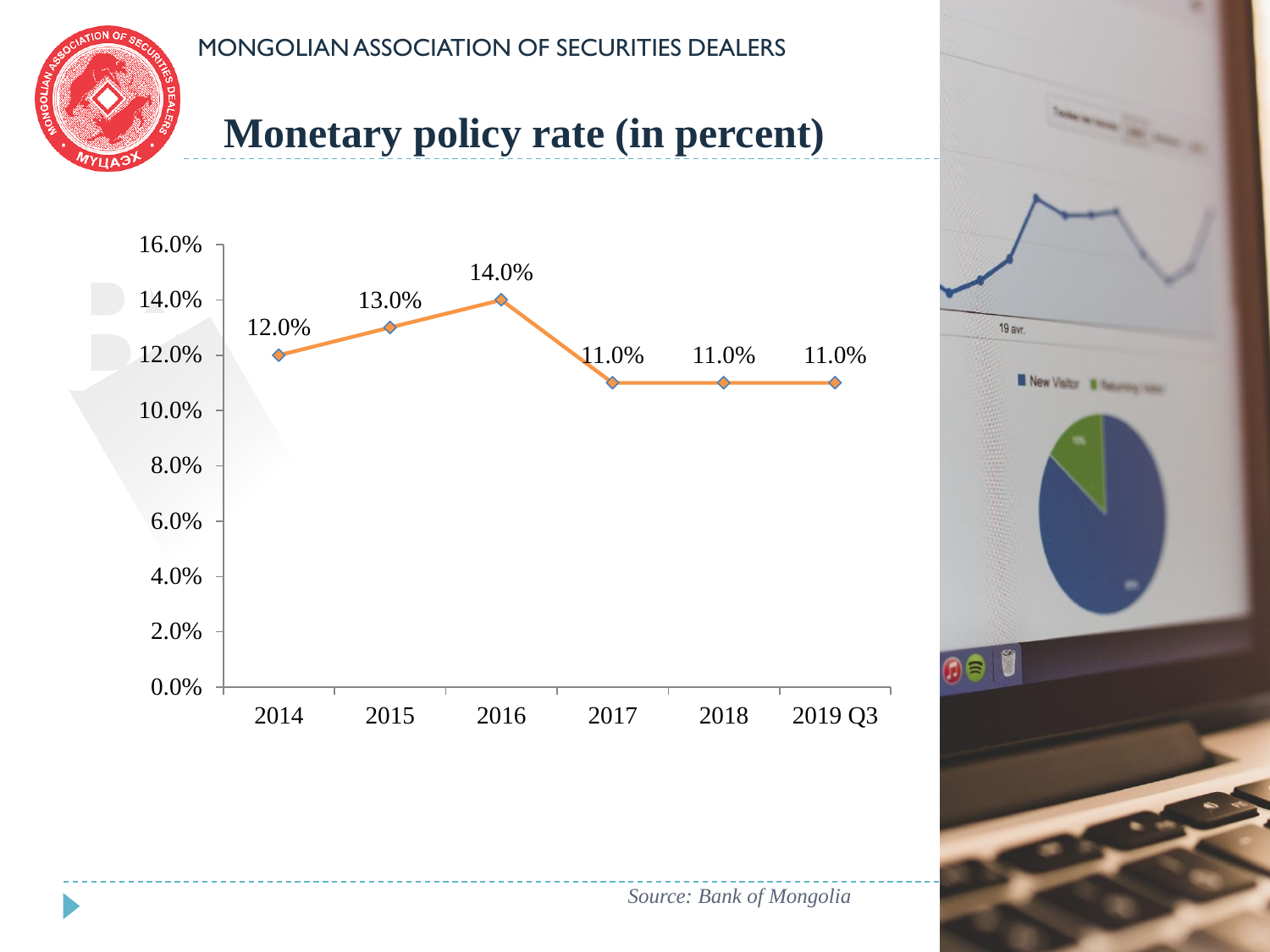

## **Money supply (in trillions MNT)**



*Source: Bank of Mongolia*

19 avr.

New Visitor III Summarison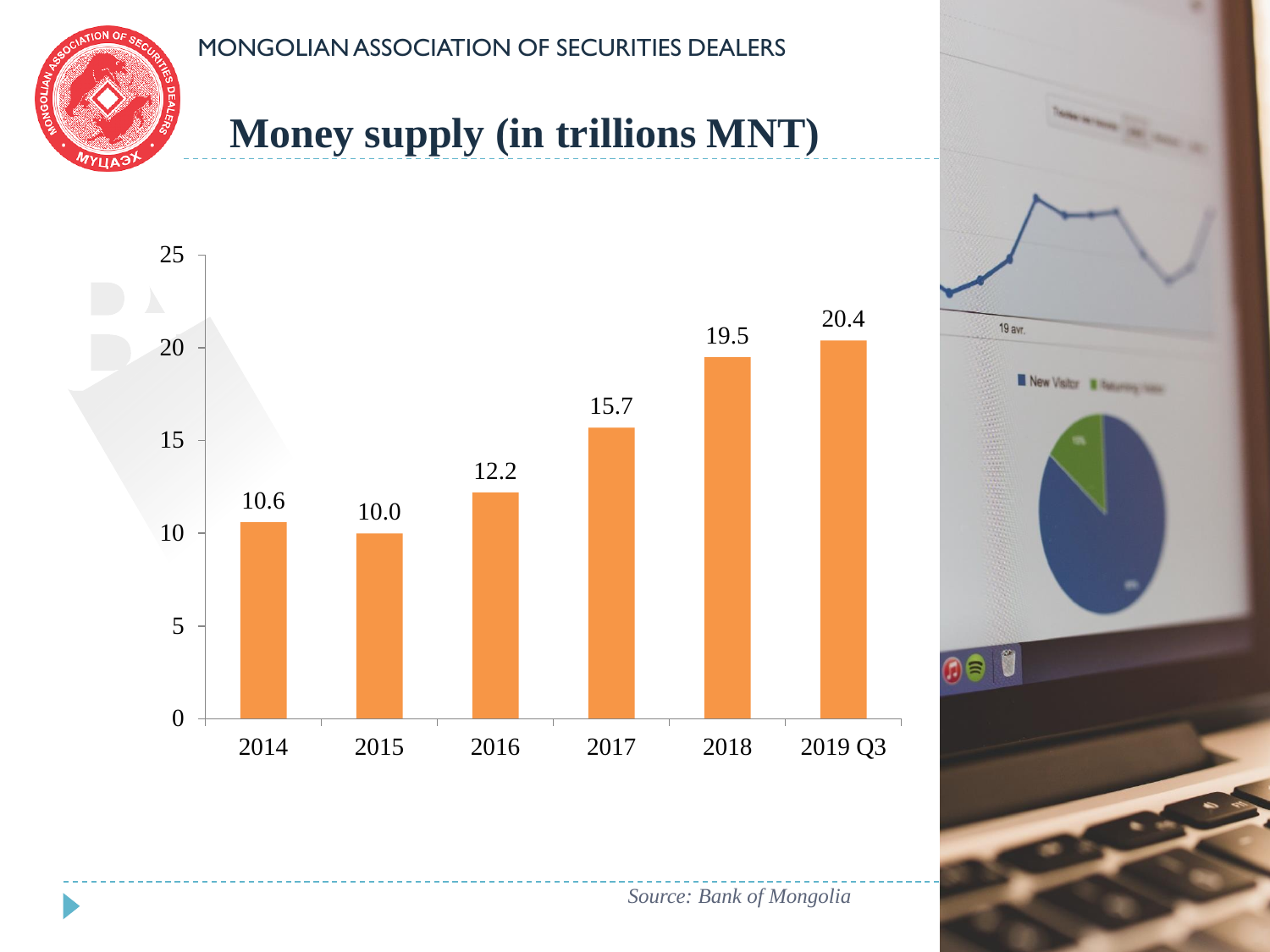



*Source: Bank of Mongolia*

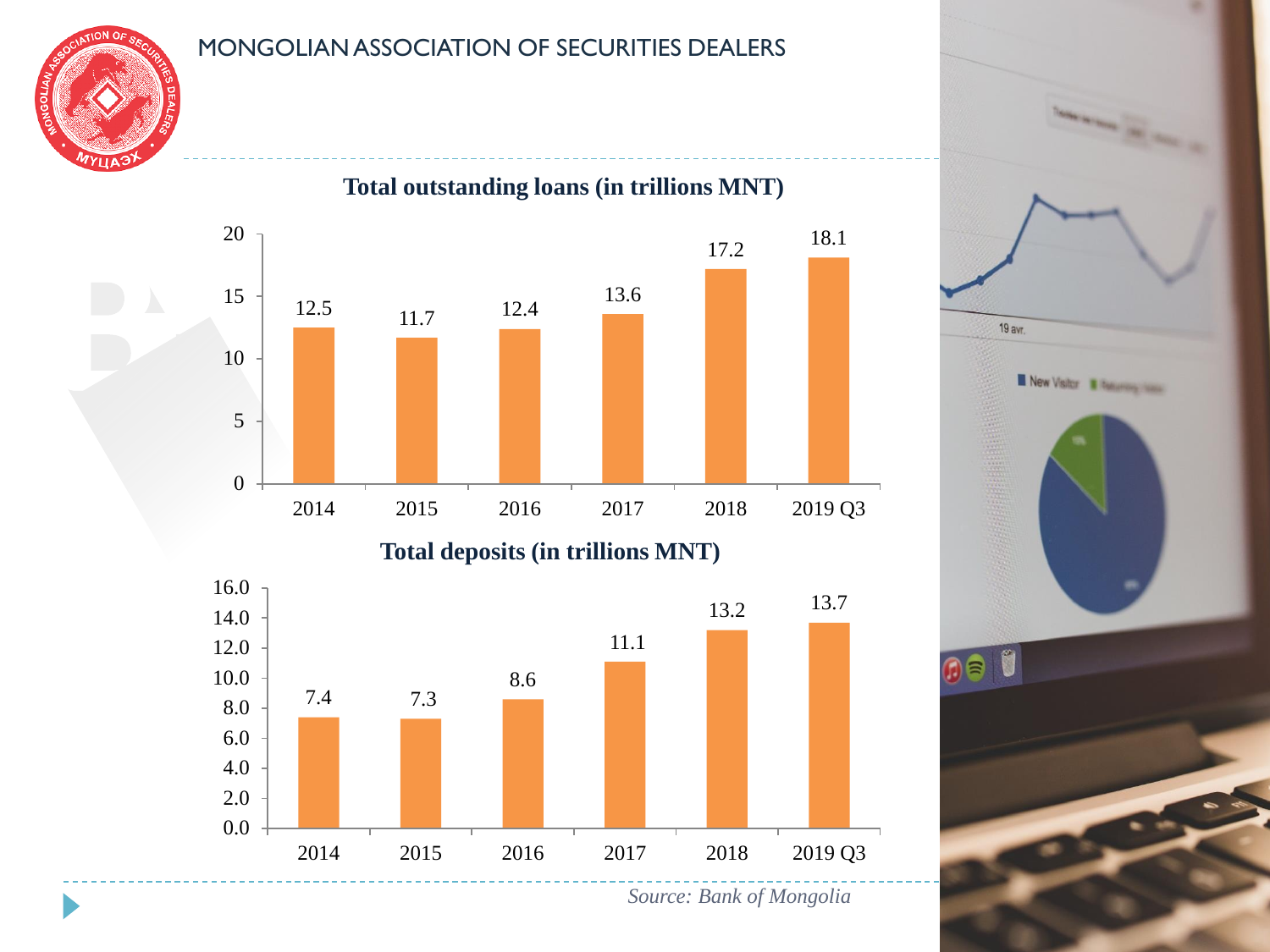

### **Foreign Direct Investment (in millions USD)**



19 avr.

New Visitor III Summing them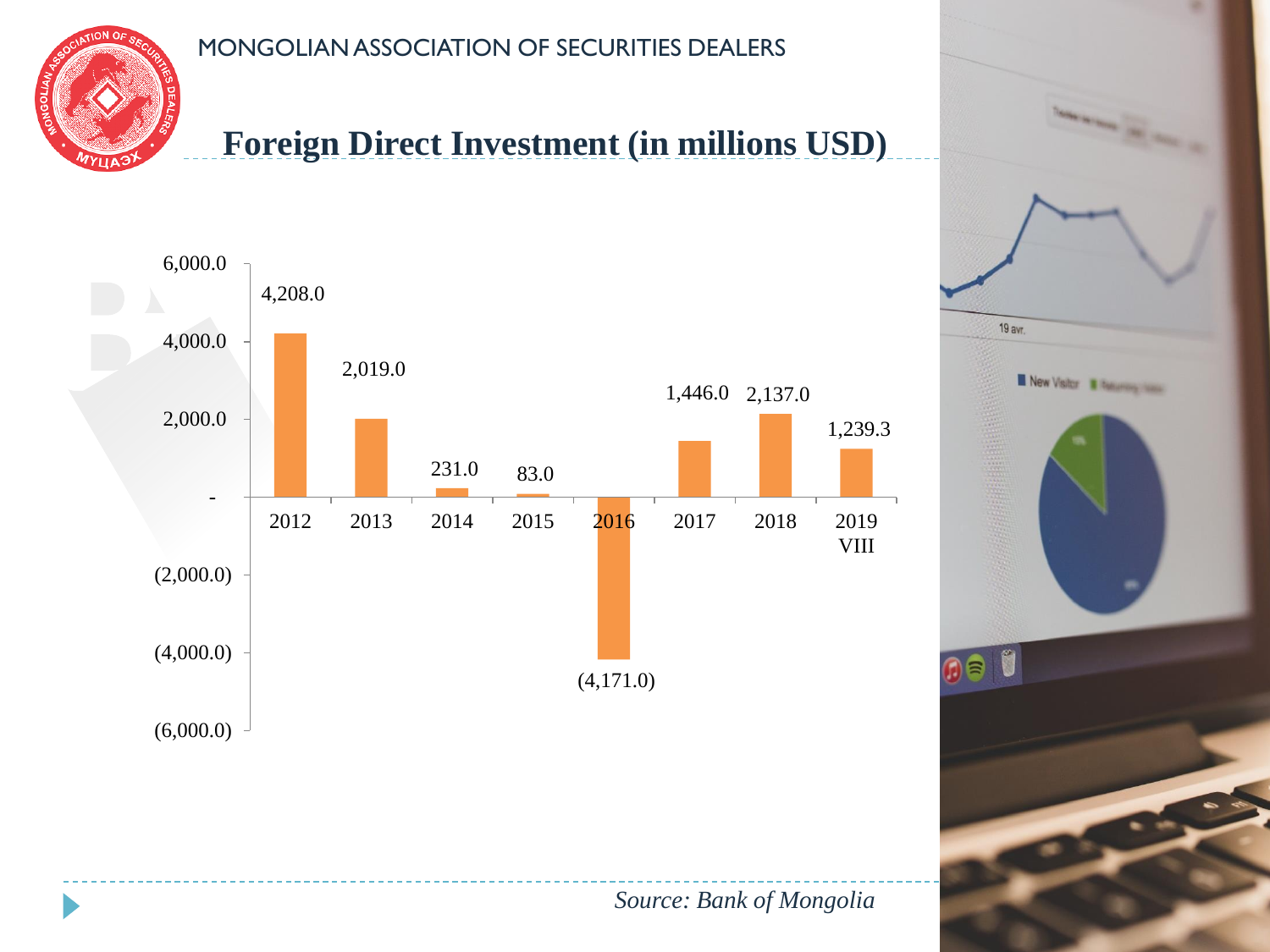

## **Capital market performance of Mongolia**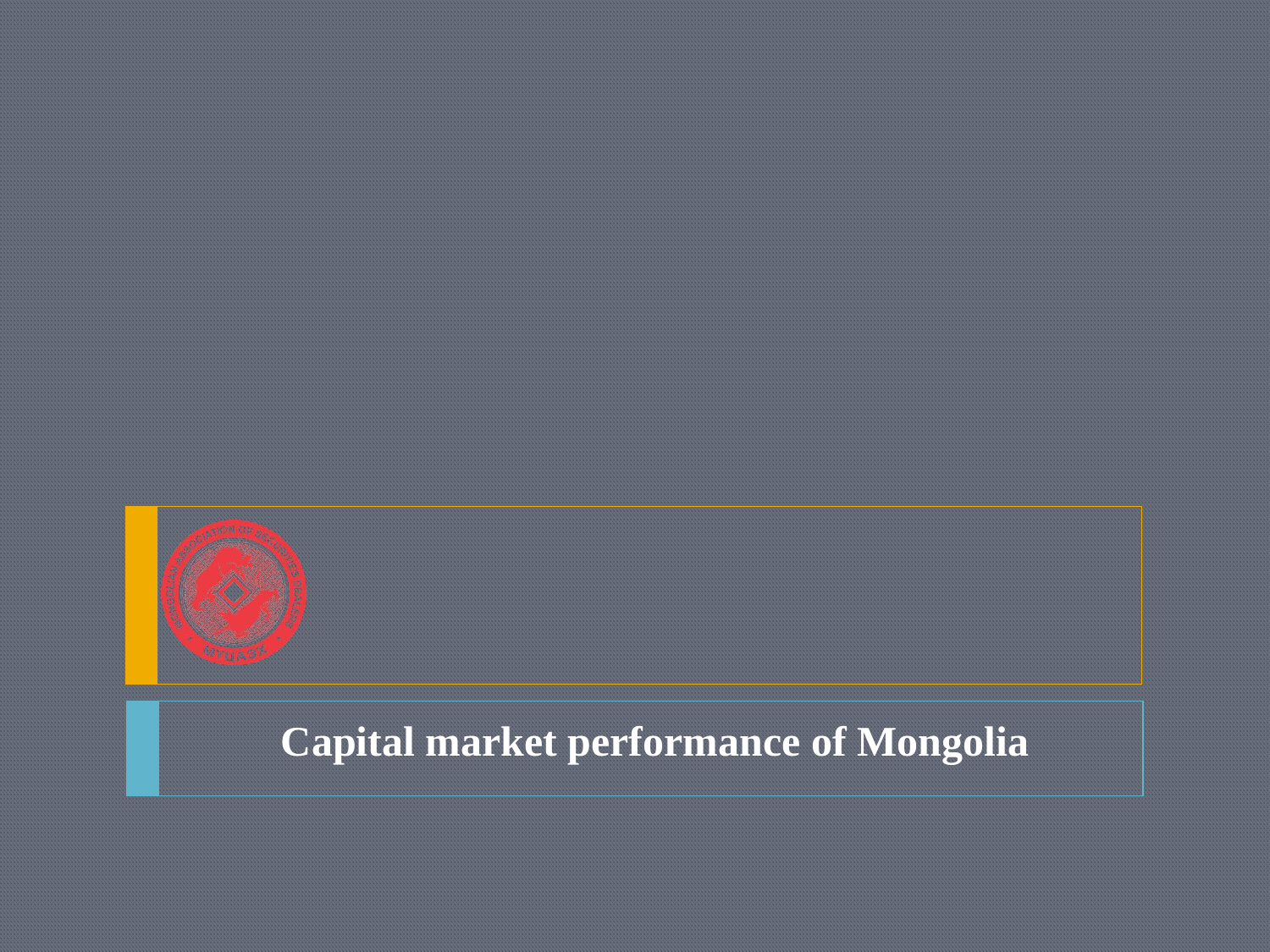

### Current MSE

Listed companies: 198 /as of Q3 2019/,

- Listed companies that have filed their financials with MSE: All
- Listed companies that have announced 2018 dividends: **30**
- Average amount of trading in one day, 2019: **MNT 337.9 mln**,
- Number of "Compliant" brokers: **52**

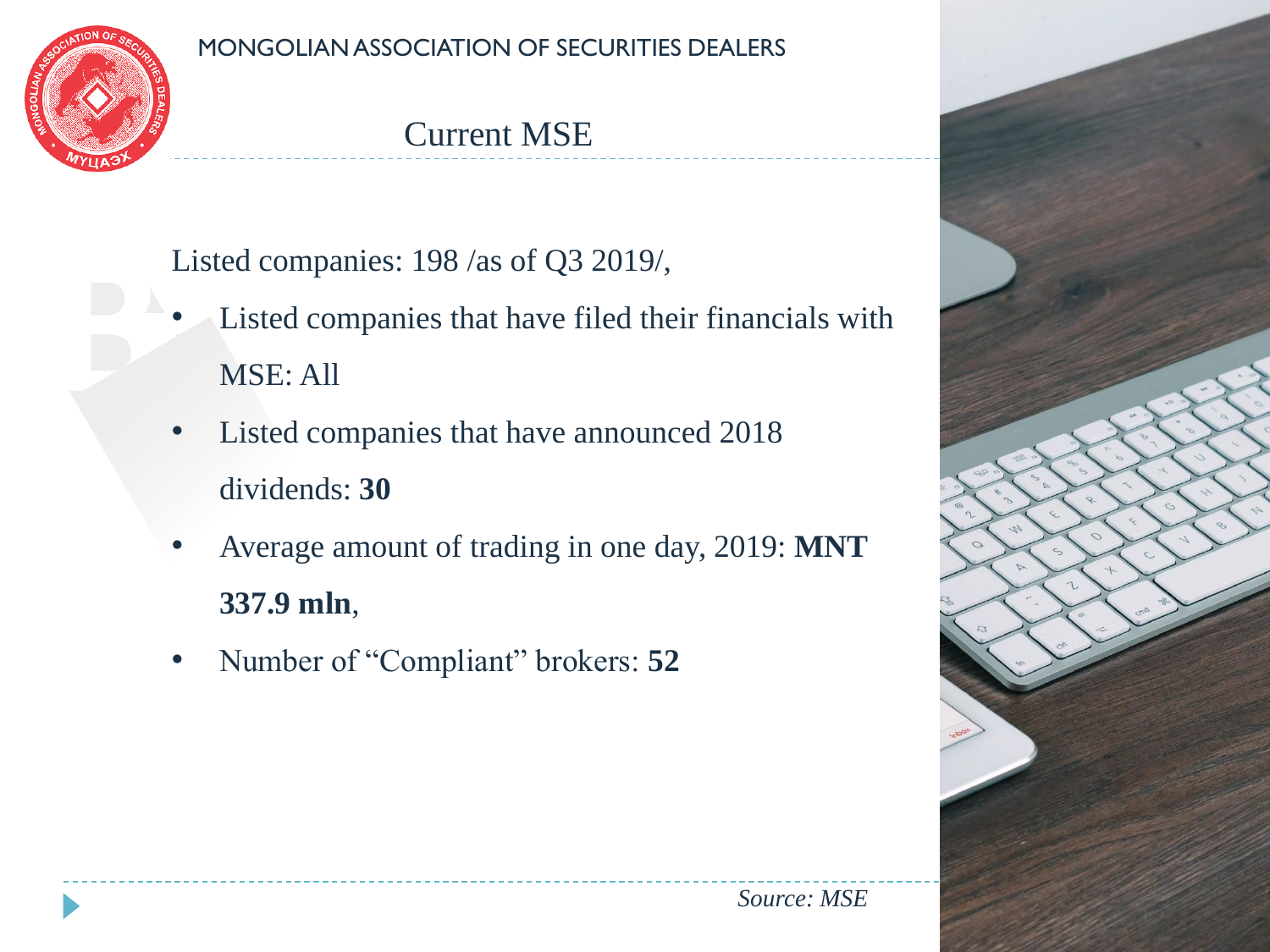

| $N_2$          | <b>Company name</b>    | <b>Date</b> | /in billions, MNT/ |
|----------------|------------------------|-------------|--------------------|
| $\mathbf{1}$   | <b>Tumen Shuvuut</b>   | 2019.01     | 10.0               |
| $\overline{2}$ | Ard credit NBFI        | 2019.03     | 5.3                |
| $\mathfrak{Z}$ | <b>Monos Huns</b>      | 2019.04     | 8.6                |
| $\overline{4}$ | <b>Investcore NBFI</b> | 2019.05     | 18.6               |
|                |                        |             | 42.5               |

*Source: MSE*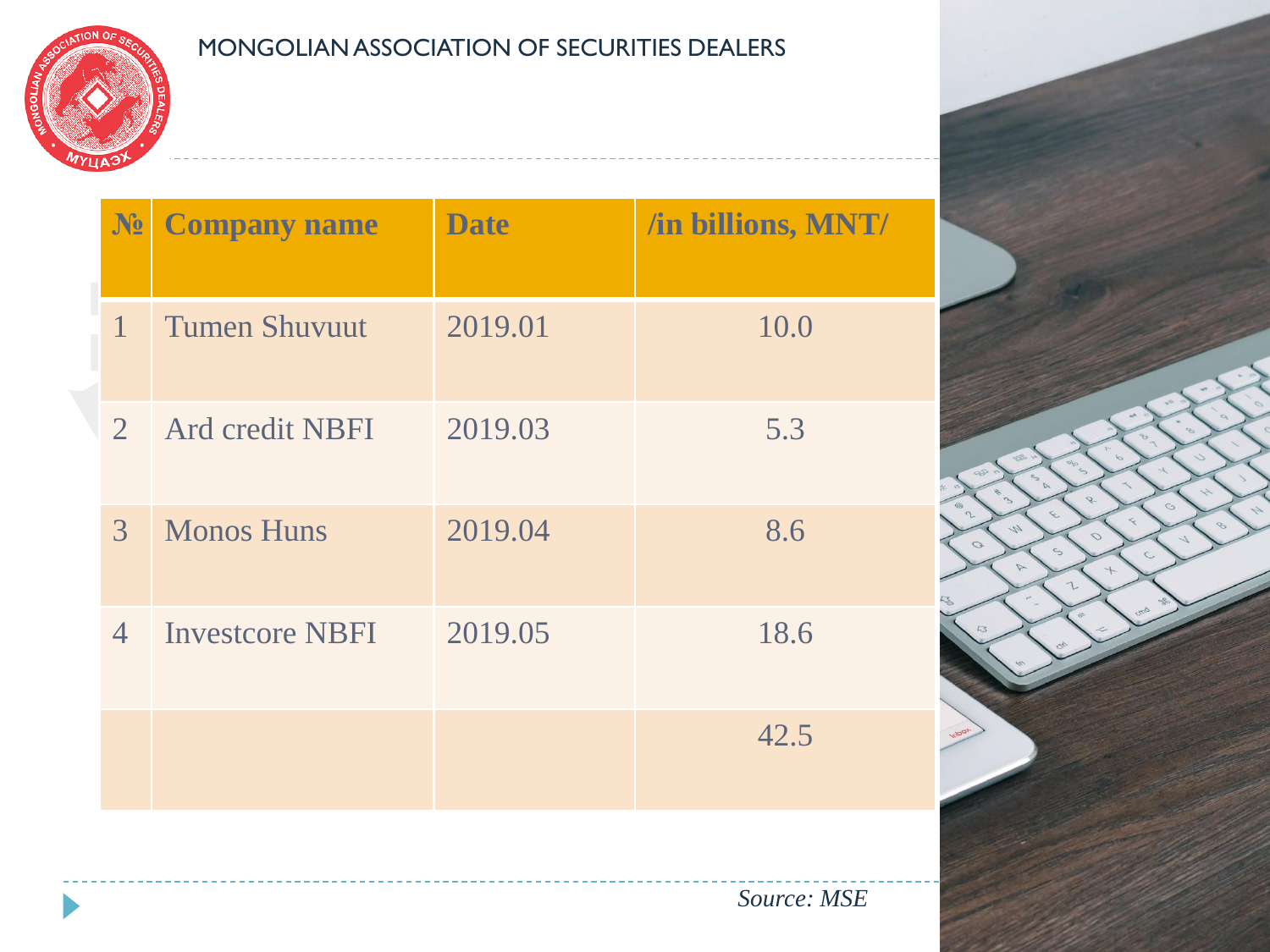**Number of IPOs and raised funds (in billions MNT)**

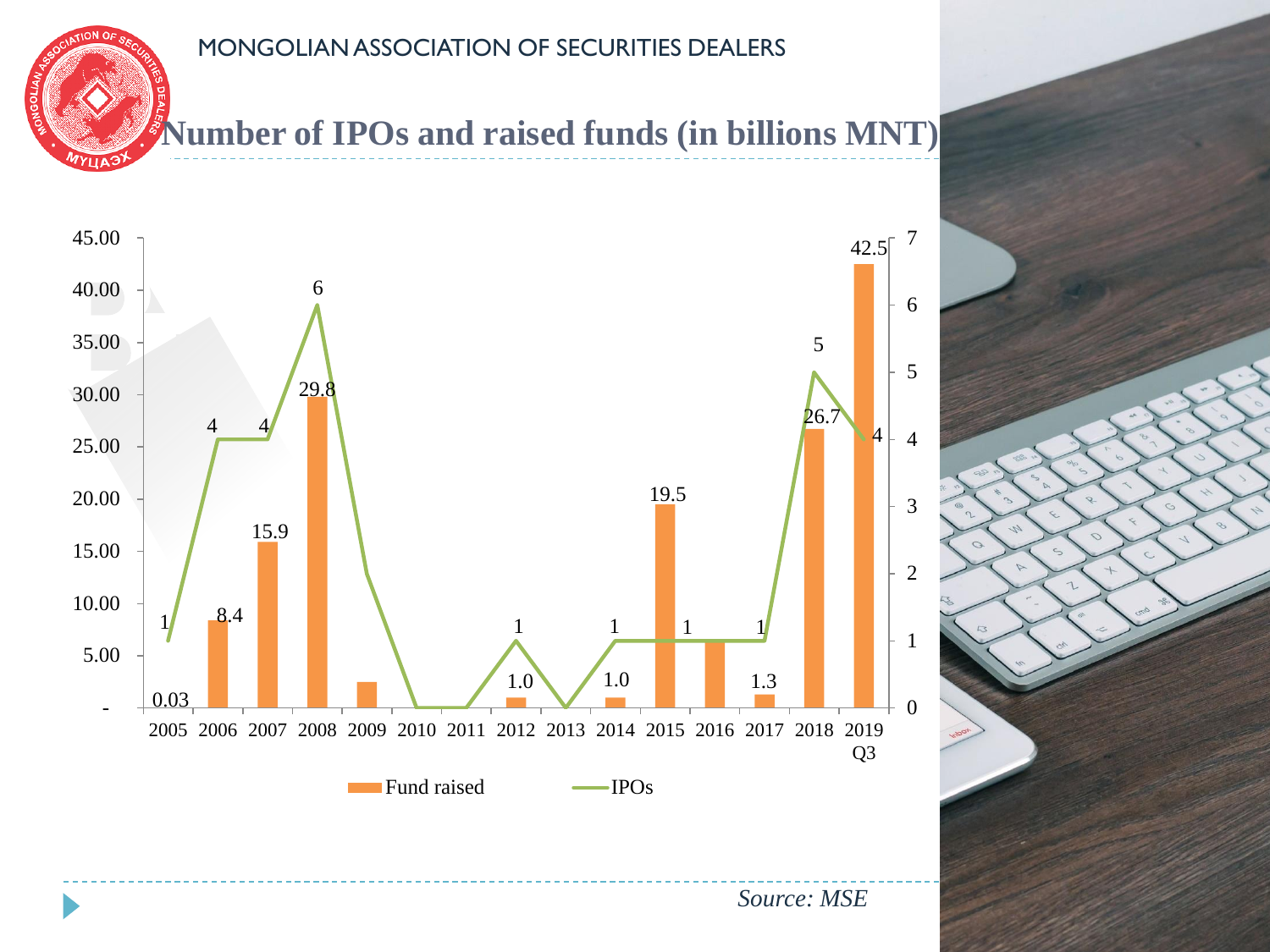

### **Capital market capitalization (billions MNT)**

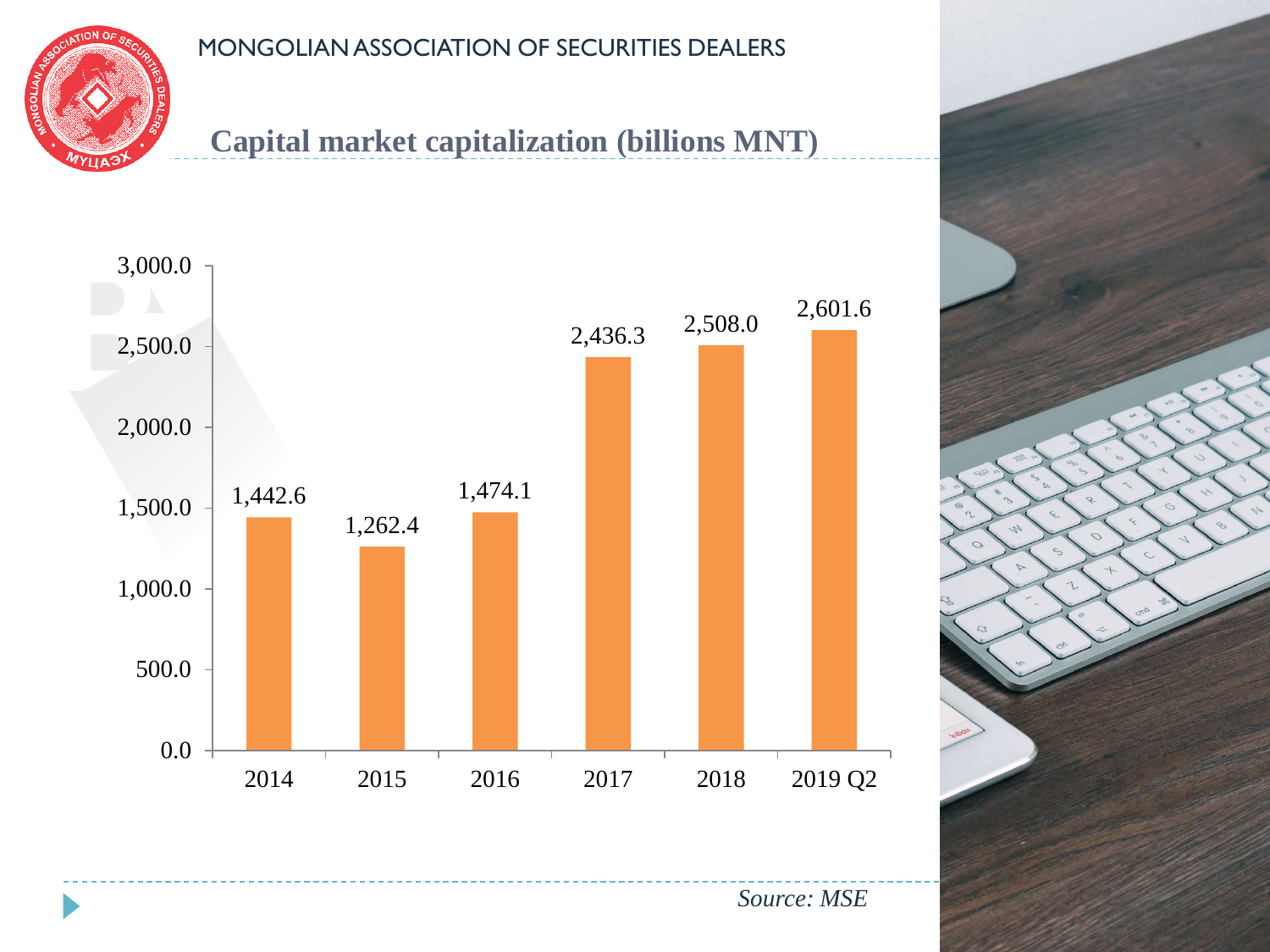

**TOP 20 Index**



*Source: MSE*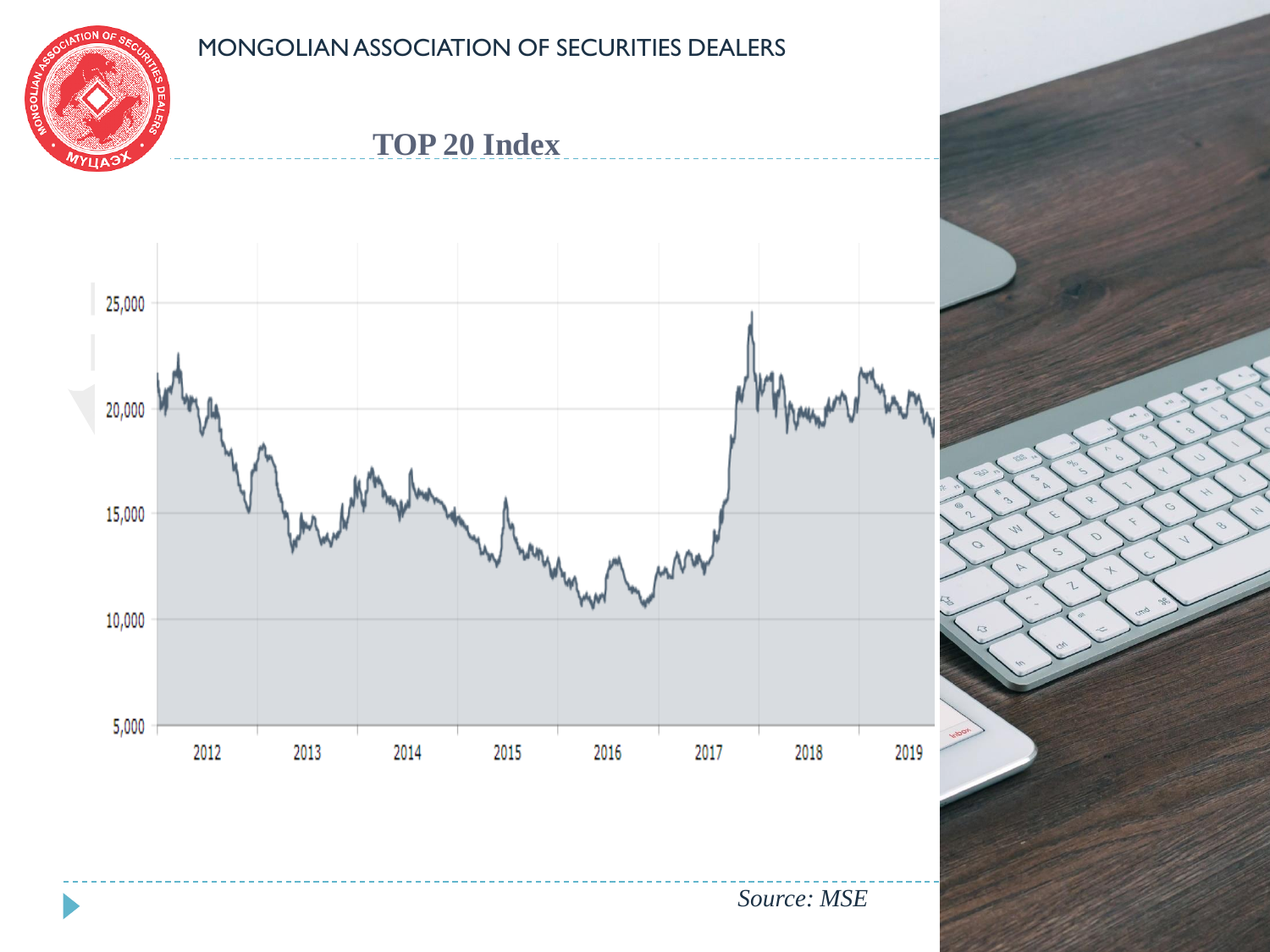

### **Equity trading /billions MNT/**

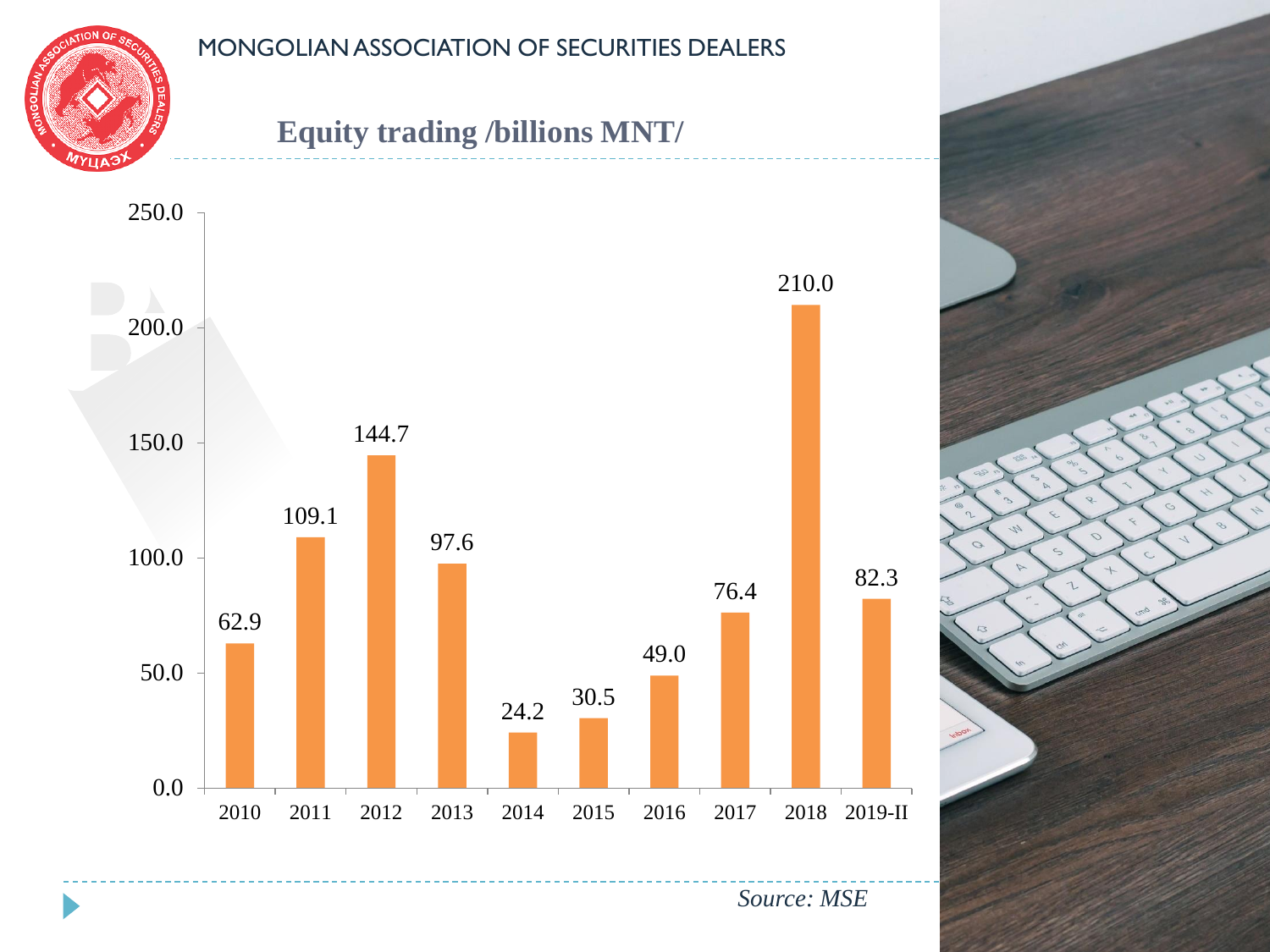

### **Trade Structure (in percent)**



*Source: MSE*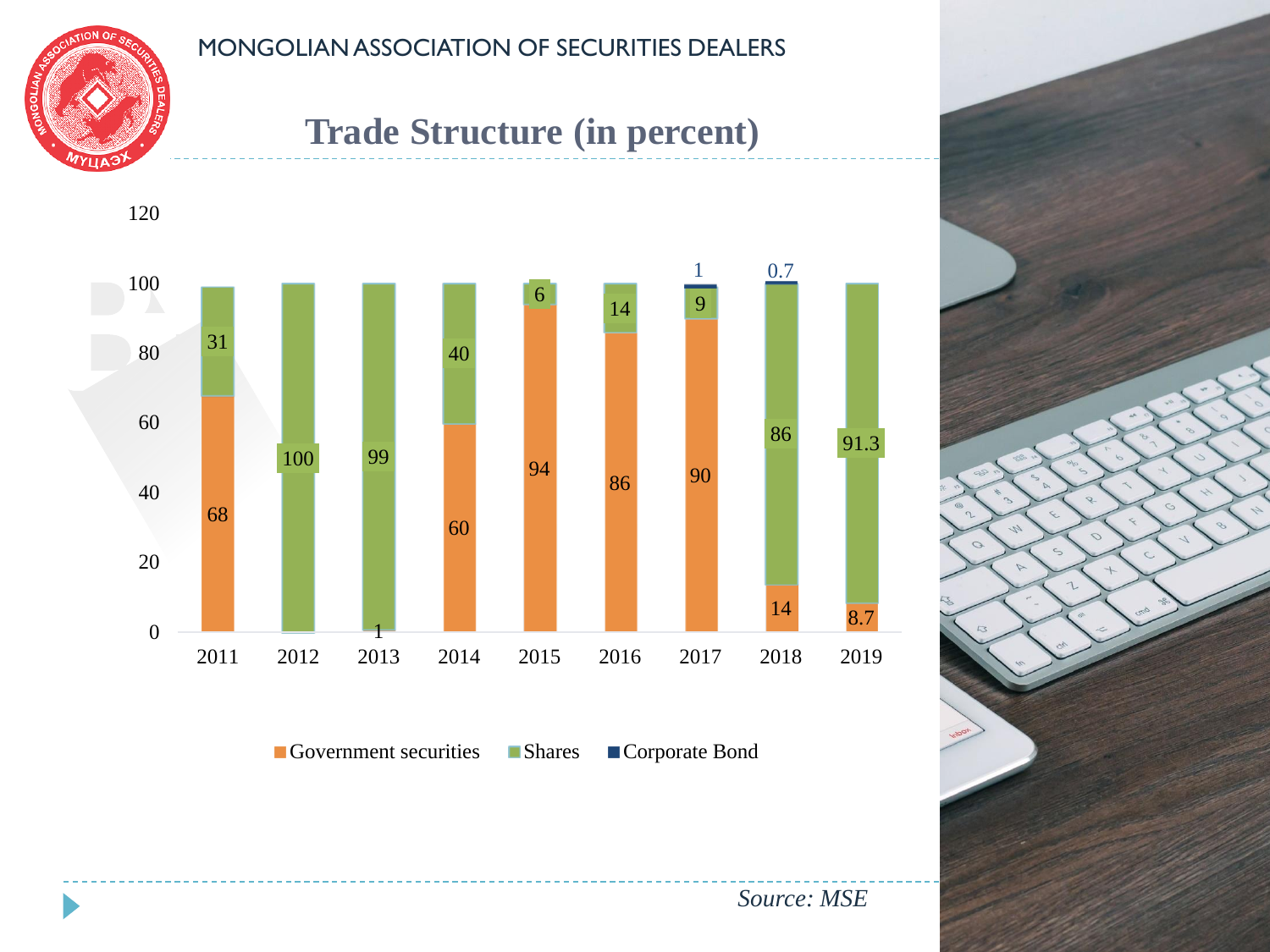

### **Investor Structure (in percent)**



*Source: Mongolian central securities depository*